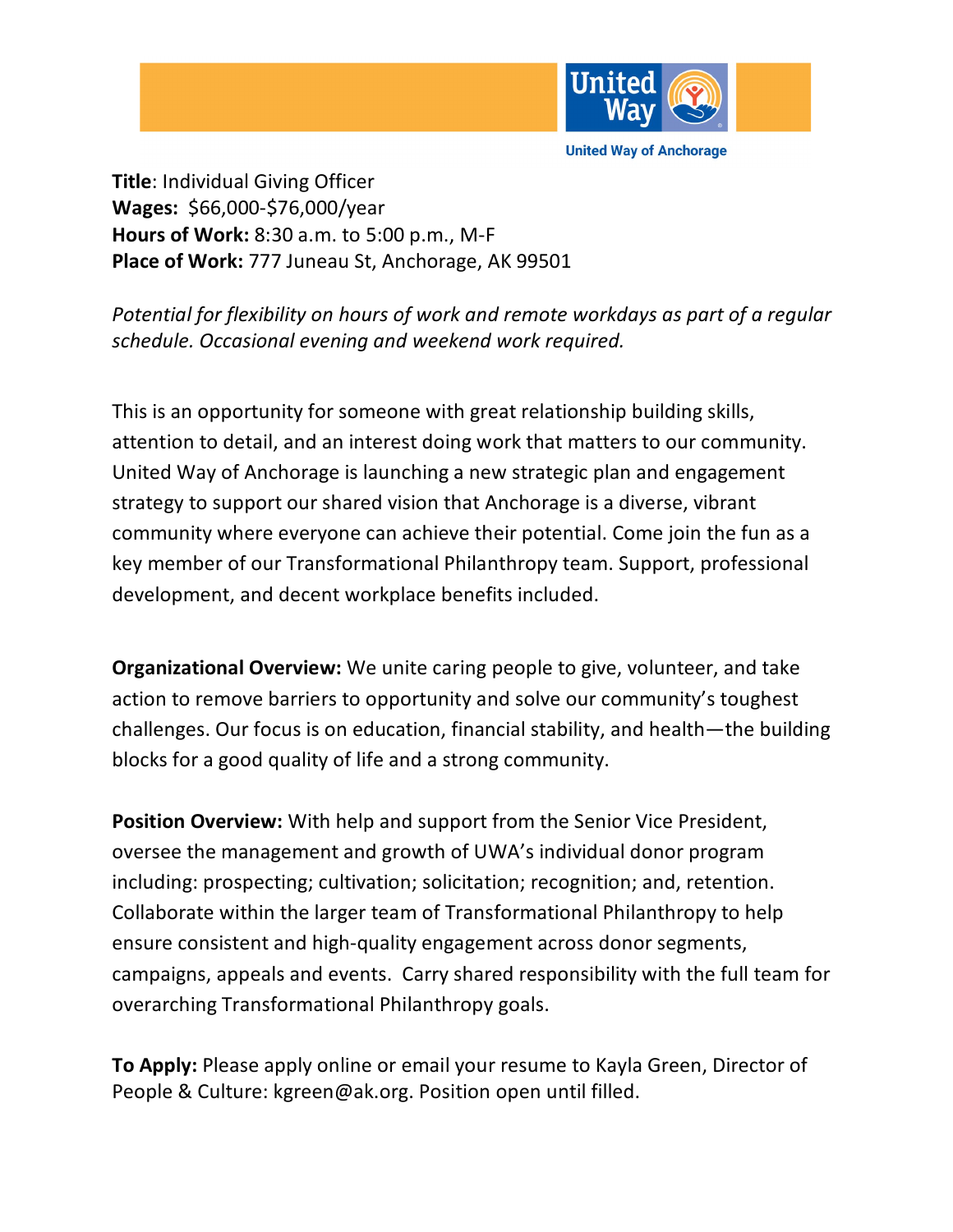## **Department:** Transformational Philanthropy

## **Supervisor:** Senior Vice President

## **Essential Functions/Roles & Responsibilities of the Position:**

- As a frontline ambassador for United Way of Anchorage and an individual who will interact with a variety of donors, volunteers and community partners, maintain current awareness of program priorities, strategic plan goals, recent accomplishments and laudable program milestones. Regularly engage with Community Advancement and 2-1-1 to maintain a deep understanding of UWA's work in the community with our beneficiaries.
- Manage the annual plan and corresponding budget for individual donors annual giving efforts at UWA
- Spearhead, with support from an experienced communications team, the annual appeals at UWA along all channels: direct mail, phone calls, events, social media, etc. Specific campaigns include, but are not limited to:
	- o End of Year Campaign
	- o Pick Click Give
	- o Spring Appeal
	- o Lapsed Appeals: WPC, Tocqueville, LYBUNT/SYBUNT
- With the Senior Vice President and CEO, dedicate special attention to growing, retaining, and progressing individual leadership donors at each level, including focused appeals, personal cultivation plans and appropriate special recognition events and activities: Leadership: \$1,000-\$9,999 Tocqueville: \$10,000 and up Loyal:  $10 + \gamma$ ears Diamond: 25+ years
	- Retirees
- Provide support for leadership team, CEO, UWA board and Tocqueville team to directly, as appropriate, participate in the cultivation, asks, and recognition processed for individual donors. Help develop talking points and